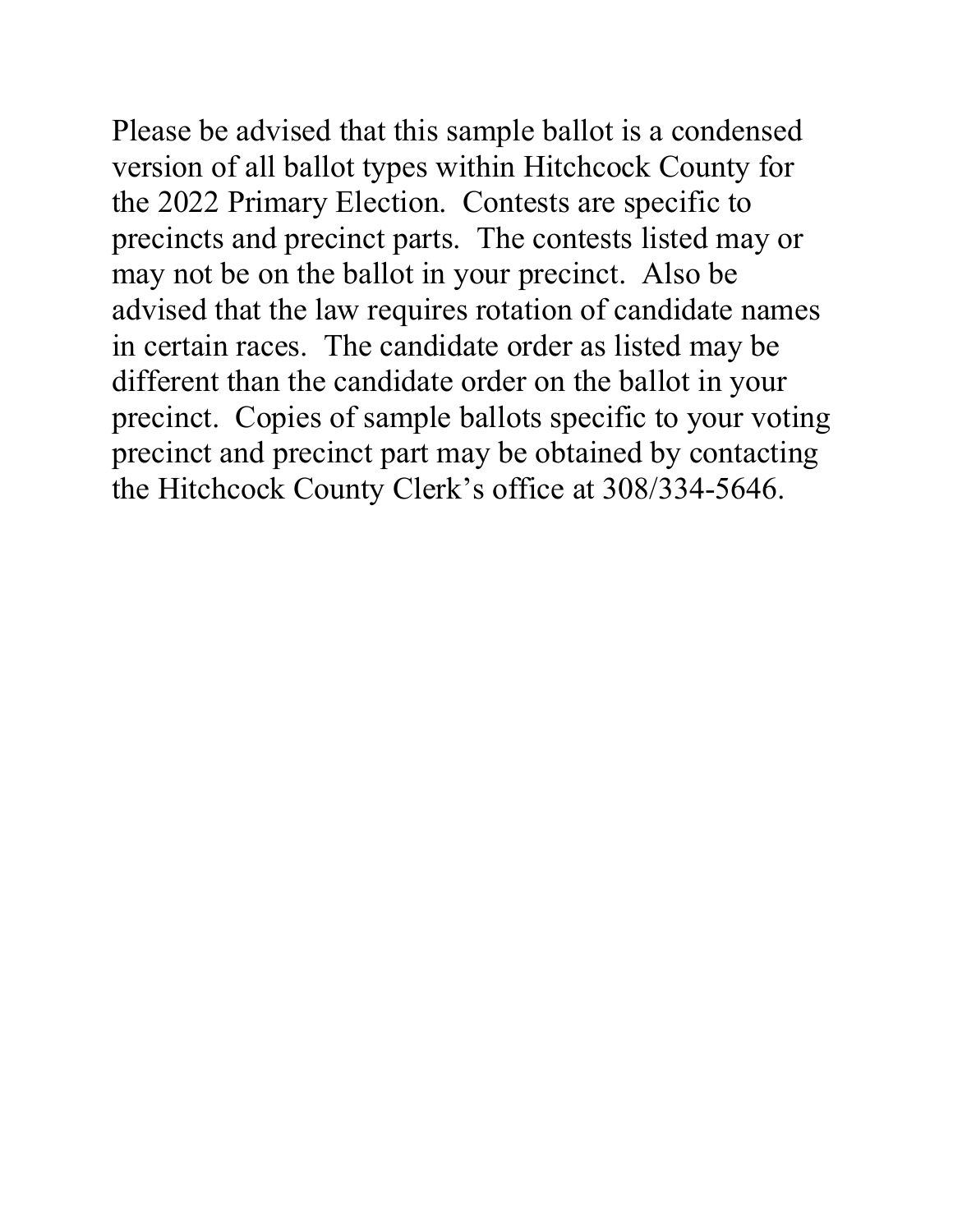|                                                                                                                                                                                                        | Republican Party, Sample Ballot, Primary Election, May 10, 2022                       |                                                                                                                 |
|--------------------------------------------------------------------------------------------------------------------------------------------------------------------------------------------------------|---------------------------------------------------------------------------------------|-----------------------------------------------------------------------------------------------------------------|
| Hitchcock County, Nebraska                                                                                                                                                                             | State of Nebraska                                                                     | <b>Publication Ballot</b>                                                                                       |
| <b>INSTRUCTIONS TO VOTER</b>                                                                                                                                                                           | <b>STATE TICKET</b>                                                                   | <b>NONPARTISAN TICKET</b>                                                                                       |
| 1. TO VOTE, YOU MUST DARKEN THE OVAL<br>COMPLETELY (O).<br>2. Use a black ink pen to mark the ballot.<br>3. To vote for a WRITE-IN candidate, write in the<br>name on the line provided AND darken the | <b>For State Treasurer</b><br><b>Vote for ONE</b>                                     | For Member of the Legislature<br><b>District 44</b><br>Vote for ONE                                             |
| oval completely.<br>4. DO NOT CROSS OUT OR ERASE.<br>If you make a mistake, ask for a new ballot.                                                                                                      | John Murante<br>$\circ$<br>Paul Anderson<br>$\circ$<br>$\circ$                        | <b>Edward Dunn</b><br>$\circ$<br>Teresa J. Ibach<br>O<br>$\circ$                                                |
| <b>CONGRESSIONAL TICKET</b>                                                                                                                                                                            | For Attorney General<br>Vote for ONE                                                  | For Member of the State Board of Education<br>District 07                                                       |
| For Representative in Congress<br>District 03 - Two Year Term<br>Vote for ONE<br><b>Adrian Smith</b><br>$\circ$<br>Mike Calhoun<br>O<br>$\circ$                                                        | Jennifer Hicks<br>O<br>Mike Hilgers<br>$\circ$<br>$\circ$                             | <b>Vote for ONE</b><br><b>Robin Stevens</b><br>◯<br>Pat Moore<br>◯<br>Elizabeth Tegtmeier<br>$\circ$<br>$\circ$ |
| <b>STATE TICKET</b>                                                                                                                                                                                    | <b>For Auditor of Public Accounts</b><br><b>Vote for ONE</b>                          | For University of Nebraska                                                                                      |
| <b>For Governor</b><br><b>Vote for ONE</b>                                                                                                                                                             | Mike Foley<br>$\circ$<br>$\circ$<br>Larry Anderson                                    | <b>Board of Regents</b><br>District 07 - Six Year Term<br><b>Vote for ONE</b><br><b>Matt Williams</b><br>O      |
| <b>Michael Connely</b><br>$\circ$                                                                                                                                                                      | $\bigcirc$                                                                            | Nolan Gurnsey<br>$\circ$                                                                                        |
| <b>Brett Lindstrom</b><br>$\circ$                                                                                                                                                                      |                                                                                       | Kathy Wilmot<br>$\circ$                                                                                         |
| Donna Nicole Carpenter<br>$\circ$<br>Lela McNinch<br>$\circ$                                                                                                                                           | <b>For Public Service Commissioner</b><br>District 05 - Six Year Term<br>Vote for ONE | $\bigcirc$                                                                                                      |
| Theresa Thibodeau<br>$\circ$                                                                                                                                                                           | Kevin Stocker<br>$\circ$                                                              | <b>SCHOOL TICKET</b>                                                                                            |
| Jim Pillen<br>$\circ$<br><b>Troy Wentz</b><br>$\circ$                                                                                                                                                  | Mary Ridder<br>$\circ$<br>Dakota Delka<br>$\circ$                                     | <b>For Board of Education</b><br>Wauneta Palisade School District 0536<br>Vote for up to THREE                  |
| Charles W. Herbster<br>$\circ$                                                                                                                                                                         | $\bigcirc$                                                                            | Allison Sandman<br>$\circ$                                                                                      |
| <b>Breland Ridenour</b><br>O                                                                                                                                                                           |                                                                                       | <b>Marty Wheeler</b><br>$\circ$                                                                                 |
| $\circ$<br><u> 1990 - Jan Barnett, francuski politik (</u>                                                                                                                                             | <b>COUNTY TICKET</b>                                                                  | <b>Laurie Maris</b><br>$\circ$                                                                                  |
| For Secretary of State<br>Vote for ONE                                                                                                                                                                 | <b>For County Sheriff</b><br>Vote for ONE<br>Gerry Hunter<br>$\circ$                  | <b>Brock Malcolm</b><br>$\circ$<br>Shane Gerhartz<br>$\circ$<br><b>Mick Majors</b><br>$\circ$                   |
| <b>Bob Evnen</b><br>$\circ$                                                                                                                                                                            | Ryan King<br>$\circ$                                                                  | Vanessa Fanning<br>$\circ$                                                                                      |
| Rex Schroder<br>$\circlearrowright$                                                                                                                                                                    | $\circ$<br><u> 1980 - Andrea State Barbara, poeta esp</u>                             | $\bigcirc$<br><u> 1980 - Andrea Albert III, martin a</u>                                                        |
| Robert J. Borer<br>$\circ$                                                                                                                                                                             |                                                                                       | $\circ$                                                                                                         |
| $\circlearrowright$<br><u> 1980 - Andrea Station Books, amerikansk politik (</u>                                                                                                                       |                                                                                       | $\circ$                                                                                                         |
|                                                                                                                                                                                                        |                                                                                       |                                                                                                                 |
|                                                                                                                                                                                                        |                                                                                       |                                                                                                                 |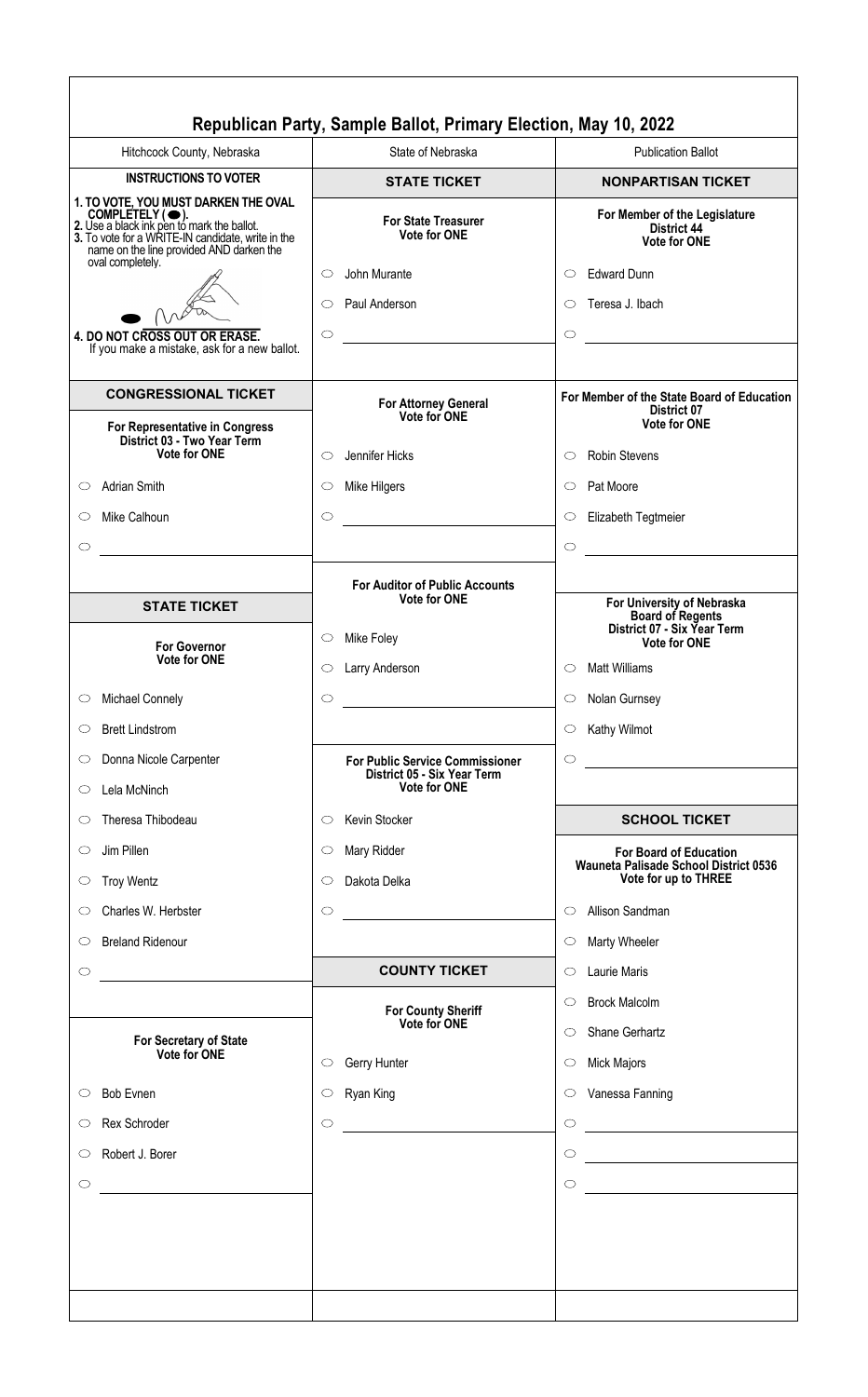| Hitchcock County, Nebraska                                                                                                                                                                                                  | State of Nebraska | NonPartisan-Partisan |
|-----------------------------------------------------------------------------------------------------------------------------------------------------------------------------------------------------------------------------|-------------------|----------------------|
| <b>INSTRUCTIONS TO VOTER</b>                                                                                                                                                                                                |                   |                      |
|                                                                                                                                                                                                                             |                   |                      |
| 1. TO VOTE, YOU MUST DARKEN THE OVAL<br>COMPLETELY ( •).<br>2. Use a black ink pen to mark the ballot.<br>3. To vote for a WRITE-IN candidate, write in the<br>name on the line provided AND darken the<br>oval completely. |                   |                      |
|                                                                                                                                                                                                                             |                   |                      |
|                                                                                                                                                                                                                             |                   |                      |
|                                                                                                                                                                                                                             |                   |                      |
|                                                                                                                                                                                                                             |                   |                      |
| 4. DO NOT CROSS OUT OR ERASE.<br>If you make a mistake, ask for a new ballot.                                                                                                                                               |                   |                      |
|                                                                                                                                                                                                                             |                   |                      |
| <b>CONGRESSIONAL TICKET</b>                                                                                                                                                                                                 |                   |                      |
|                                                                                                                                                                                                                             |                   |                      |
| For Representative in Congress<br>District 03 - Two Year Term<br>Vote for ONE                                                                                                                                               |                   |                      |
|                                                                                                                                                                                                                             |                   |                      |
| Adrian Smith                                                                                                                                                                                                                |                   |                      |
| Mike Calhoun                                                                                                                                                                                                                |                   |                      |
|                                                                                                                                                                                                                             |                   |                      |
|                                                                                                                                                                                                                             |                   |                      |
|                                                                                                                                                                                                                             |                   |                      |
|                                                                                                                                                                                                                             |                   |                      |
|                                                                                                                                                                                                                             |                   |                      |
|                                                                                                                                                                                                                             |                   |                      |
|                                                                                                                                                                                                                             |                   |                      |
|                                                                                                                                                                                                                             |                   |                      |
|                                                                                                                                                                                                                             |                   |                      |
|                                                                                                                                                                                                                             |                   |                      |
|                                                                                                                                                                                                                             |                   |                      |
|                                                                                                                                                                                                                             |                   |                      |
|                                                                                                                                                                                                                             |                   |                      |
|                                                                                                                                                                                                                             |                   |                      |
|                                                                                                                                                                                                                             |                   |                      |
|                                                                                                                                                                                                                             |                   |                      |
|                                                                                                                                                                                                                             |                   |                      |
|                                                                                                                                                                                                                             |                   |                      |
|                                                                                                                                                                                                                             |                   |                      |
|                                                                                                                                                                                                                             |                   |                      |
|                                                                                                                                                                                                                             |                   |                      |
|                                                                                                                                                                                                                             |                   |                      |
|                                                                                                                                                                                                                             |                   |                      |
|                                                                                                                                                                                                                             |                   |                      |
|                                                                                                                                                                                                                             |                   |                      |
|                                                                                                                                                                                                                             |                   |                      |
|                                                                                                                                                                                                                             |                   |                      |
|                                                                                                                                                                                                                             |                   |                      |
|                                                                                                                                                                                                                             |                   |                      |
|                                                                                                                                                                                                                             |                   |                      |
|                                                                                                                                                                                                                             |                   |                      |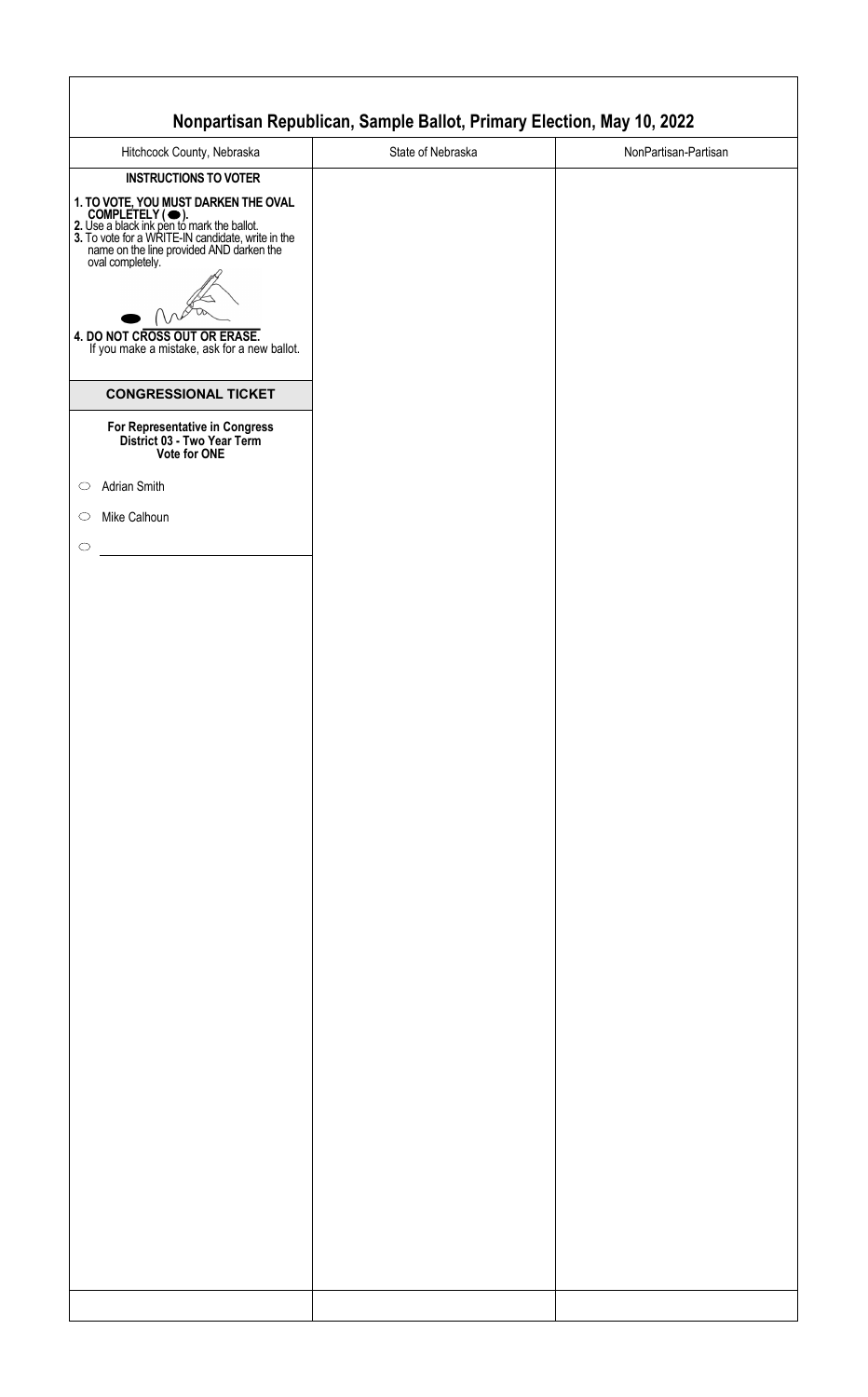|                                                                                                                                                                                                        | Democratic Party, Sample Ballot, Primary Election, May 10, 2022                                                                 |                                                                                                                                    |
|--------------------------------------------------------------------------------------------------------------------------------------------------------------------------------------------------------|---------------------------------------------------------------------------------------------------------------------------------|------------------------------------------------------------------------------------------------------------------------------------|
| Hitchcock County, Nebraska                                                                                                                                                                             | State of Nebraska                                                                                                               | <b>Publication Ballot</b>                                                                                                          |
| <b>INSTRUCTIONS TO VOTER</b>                                                                                                                                                                           | <b>STATE TICKET</b>                                                                                                             | <b>SCHOOL TICKET</b>                                                                                                               |
| 1. TO VOTE, YOU MUST DARKEN THE OVAL<br>COMPLETELY (C).<br>2. Use a black ink pen to mark the ballot.<br>3. To vote for a WRITE-IN candidate, write in the<br>name on the line provided AND darken the | <b>For Public Service Commissioner</b><br>District 05 - Six Year Term<br><b>Vote for ONE</b>                                    | <b>For Board of Education</b><br>Wauneta Palisade School District 0536<br>Vote for up to THREE                                     |
| oval completely.                                                                                                                                                                                       | $\circ$                                                                                                                         | Allison Sandman<br>$\circ$<br>Marty Wheeler<br>$\circ$                                                                             |
| 4. DO NOT CROSS OUT OR ERASE.<br>If you make a mistake, ask for a new ballot.                                                                                                                          | <b>NONPARTISAN TICKET</b>                                                                                                       | <b>Laurie Maris</b><br>$\circ$                                                                                                     |
|                                                                                                                                                                                                        | For Member of the Legislature<br><b>District 44</b>                                                                             | <b>Brock Malcolm</b><br>$\circ$                                                                                                    |
| <b>CONGRESSIONAL TICKET</b>                                                                                                                                                                            | <b>Vote for ONE</b>                                                                                                             | Shane Gerhartz<br>$\circ$                                                                                                          |
| For Representative in Congress                                                                                                                                                                         | <b>Edward Dunn</b><br>$\circ$                                                                                                   | <b>Mick Majors</b><br>$\circ$                                                                                                      |
| District 03 - Two Year Term<br><b>Vote for ONE</b>                                                                                                                                                     | Teresa J. Ibach<br>$\circ$                                                                                                      | Vanessa Fanning<br>$\circ$                                                                                                         |
| David J. Else<br>$\circ$                                                                                                                                                                               | $\circ$                                                                                                                         | $\circ$                                                                                                                            |
| Daniel M. Wik<br>O                                                                                                                                                                                     |                                                                                                                                 | $\circ$<br><u> 1989 - Johann Barbara, martxa alemaniar a</u>                                                                       |
| $\circ$                                                                                                                                                                                                | For Member of the State Board of Education<br><b>District 07</b><br><b>Vote for ONE</b>                                         | $\bigcirc$<br><u> 1980 - Jan Stein Stein Stein Stein Stein Stein Stein Stein Stein Stein Stein Stein Stein Stein Stein Stein S</u> |
| <b>STATE TICKET</b>                                                                                                                                                                                    | <b>Robin Stevens</b><br>$\circ$                                                                                                 |                                                                                                                                    |
| <b>For Governor</b>                                                                                                                                                                                    | Pat Moore<br>$\circ$                                                                                                            |                                                                                                                                    |
| <b>Vote for ONE</b>                                                                                                                                                                                    | Elizabeth Tegtmeier<br>$\circ$                                                                                                  |                                                                                                                                    |
| Carol Blood<br>$\circ$                                                                                                                                                                                 | $\circ$                                                                                                                         |                                                                                                                                    |
| Roy A. Harris<br>$\circ$                                                                                                                                                                               |                                                                                                                                 |                                                                                                                                    |
| $\circlearrowright$                                                                                                                                                                                    | For University of Nebraska<br><b>Board of Regents<br/>District 07 - Six Year Term</b><br><b>Vote for ONE</b>                    |                                                                                                                                    |
| For Secretary of State<br>Vote for ONE                                                                                                                                                                 | <b>Matt Williams</b><br>$\circ$<br>Nolan Gurnsey<br>$\circ$                                                                     |                                                                                                                                    |
| $\circ$                                                                                                                                                                                                | Kathy Wilmot<br>$\circ$                                                                                                         |                                                                                                                                    |
| <b>For State Treasurer</b><br><b>Vote for ONE</b>                                                                                                                                                      | $\circ$<br><u> 1989 - Jan Stein Stein Stein Stein Stein Stein Stein Stein Stein Stein Stein Stein Stein Stein Stein Stein S</u> |                                                                                                                                    |
| $\circlearrowright$<br>$\mathcal{L}^{\mathcal{L}}(\mathcal{L}^{\mathcal{L}})$ and $\mathcal{L}^{\mathcal{L}}(\mathcal{L}^{\mathcal{L}})$ . In the contract of the $\mathcal{L}^{\mathcal{L}}$          |                                                                                                                                 |                                                                                                                                    |
| For Attorney General<br>Vote for ONE<br>$\circ$                                                                                                                                                        |                                                                                                                                 |                                                                                                                                    |
| <b>For Auditor of Public Accounts</b><br><b>Vote for ONE</b><br>$\circ$                                                                                                                                |                                                                                                                                 |                                                                                                                                    |
|                                                                                                                                                                                                        |                                                                                                                                 |                                                                                                                                    |
|                                                                                                                                                                                                        |                                                                                                                                 |                                                                                                                                    |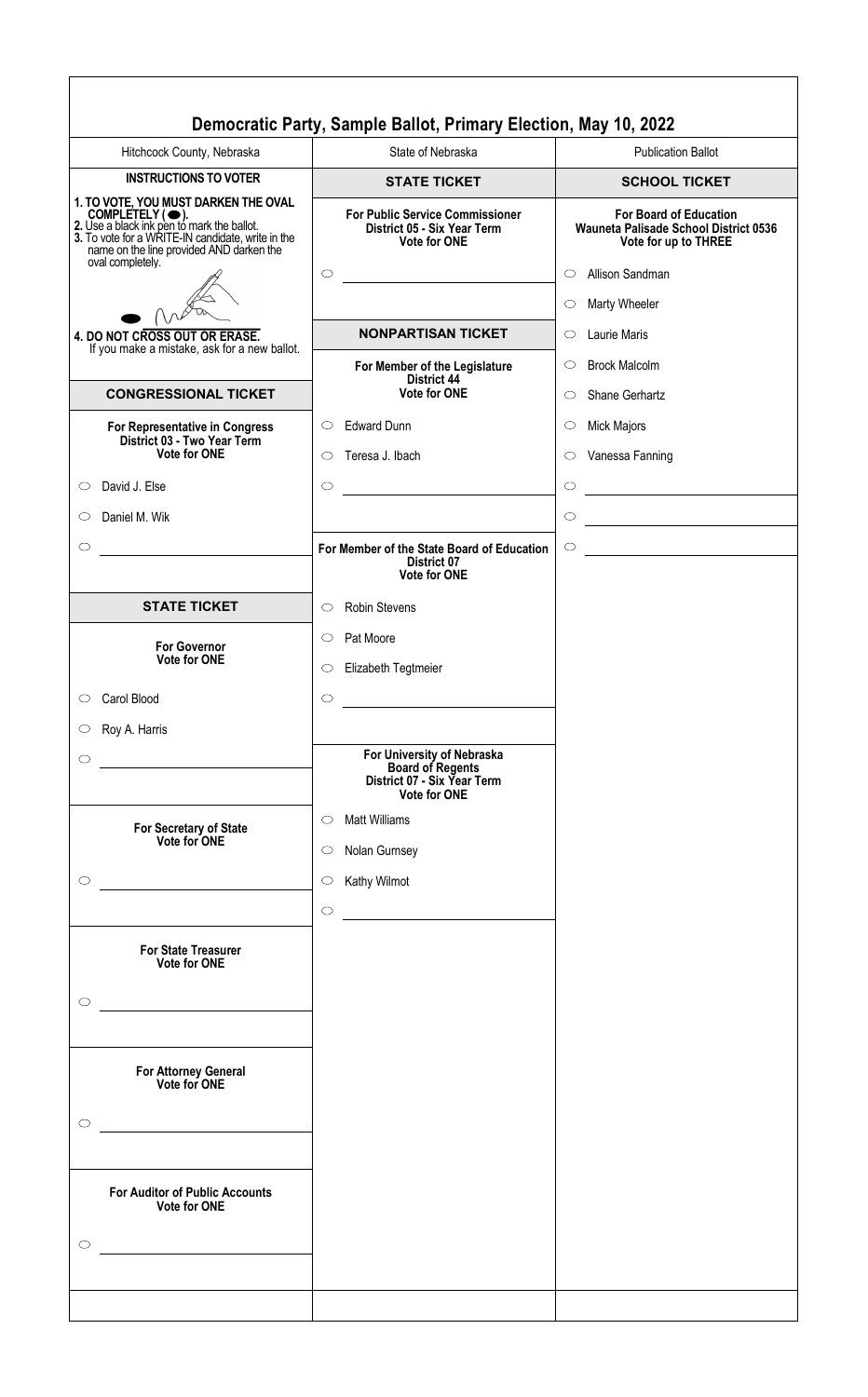|                                                                                                                                                                                                                                                                                                               | Nonpartisan Democratic, Sample Ballot, Primary Election, May 10, 2022                                      |                      |
|---------------------------------------------------------------------------------------------------------------------------------------------------------------------------------------------------------------------------------------------------------------------------------------------------------------|------------------------------------------------------------------------------------------------------------|----------------------|
| Hitchcock County, Nebraska                                                                                                                                                                                                                                                                                    | State of Nebraska                                                                                          | NonPartisan-Partisan |
| <b>INSTRUCTIONS TO VOTER</b>                                                                                                                                                                                                                                                                                  | <b>STATE TICKET</b>                                                                                        |                      |
| 1. TO VOTE, YOU MUST DARKEN THE OVAL<br>COMPLETELY ( • ).<br>2. Use a black ink pen to mark the ballot.<br>3. To vote for a WRITE-IN candidate, write in the<br>name on the line provided AND darken the<br>oval completely.<br>4. DO NOT CROSS OUT OR ERASE.<br>If you make a mistake, ask for a new ballot. | <b>For Public Service Commissioner</b><br>District 05 - Six Year Term<br><b>Vote for ONE</b><br>$\bigcirc$ |                      |
| <b>CONGRESSIONAL TICKET</b>                                                                                                                                                                                                                                                                                   |                                                                                                            |                      |
| For Representative in Congress<br>District 03 - Two Year Term<br>Vote for ONE                                                                                                                                                                                                                                 |                                                                                                            |                      |
| David J. Else<br>$\circ$                                                                                                                                                                                                                                                                                      |                                                                                                            |                      |
| Daniel M. Wik<br>$\circ$                                                                                                                                                                                                                                                                                      |                                                                                                            |                      |
| $\circ$                                                                                                                                                                                                                                                                                                       |                                                                                                            |                      |
| <b>STATE TICKET</b>                                                                                                                                                                                                                                                                                           |                                                                                                            |                      |
| <b>For Governor</b><br>Vote for ONE                                                                                                                                                                                                                                                                           |                                                                                                            |                      |
| Carol Blood<br>$\bigcirc$                                                                                                                                                                                                                                                                                     |                                                                                                            |                      |
| Roy A. Harris<br>$\circ$                                                                                                                                                                                                                                                                                      |                                                                                                            |                      |
| $\circ$                                                                                                                                                                                                                                                                                                       |                                                                                                            |                      |
| For Secretary of State<br>Vote for ONE                                                                                                                                                                                                                                                                        |                                                                                                            |                      |
| $\circ$                                                                                                                                                                                                                                                                                                       |                                                                                                            |                      |
| For State Treasurer<br>Vote for ONE                                                                                                                                                                                                                                                                           |                                                                                                            |                      |
| $\circ$<br>$\mathcal{L}^{\mathcal{L}}(\mathcal{L}^{\mathcal{L}})$ and $\mathcal{L}^{\mathcal{L}}(\mathcal{L}^{\mathcal{L}})$ and $\mathcal{L}^{\mathcal{L}}(\mathcal{L}^{\mathcal{L}})$                                                                                                                       |                                                                                                            |                      |
| For Attorney General<br>Vote for ONE                                                                                                                                                                                                                                                                          |                                                                                                            |                      |
| $\circ$                                                                                                                                                                                                                                                                                                       |                                                                                                            |                      |
| <b>For Auditor of Public Accounts</b><br>Vote for ONE                                                                                                                                                                                                                                                         |                                                                                                            |                      |
| $\circ$                                                                                                                                                                                                                                                                                                       |                                                                                                            |                      |
|                                                                                                                                                                                                                                                                                                               |                                                                                                            |                      |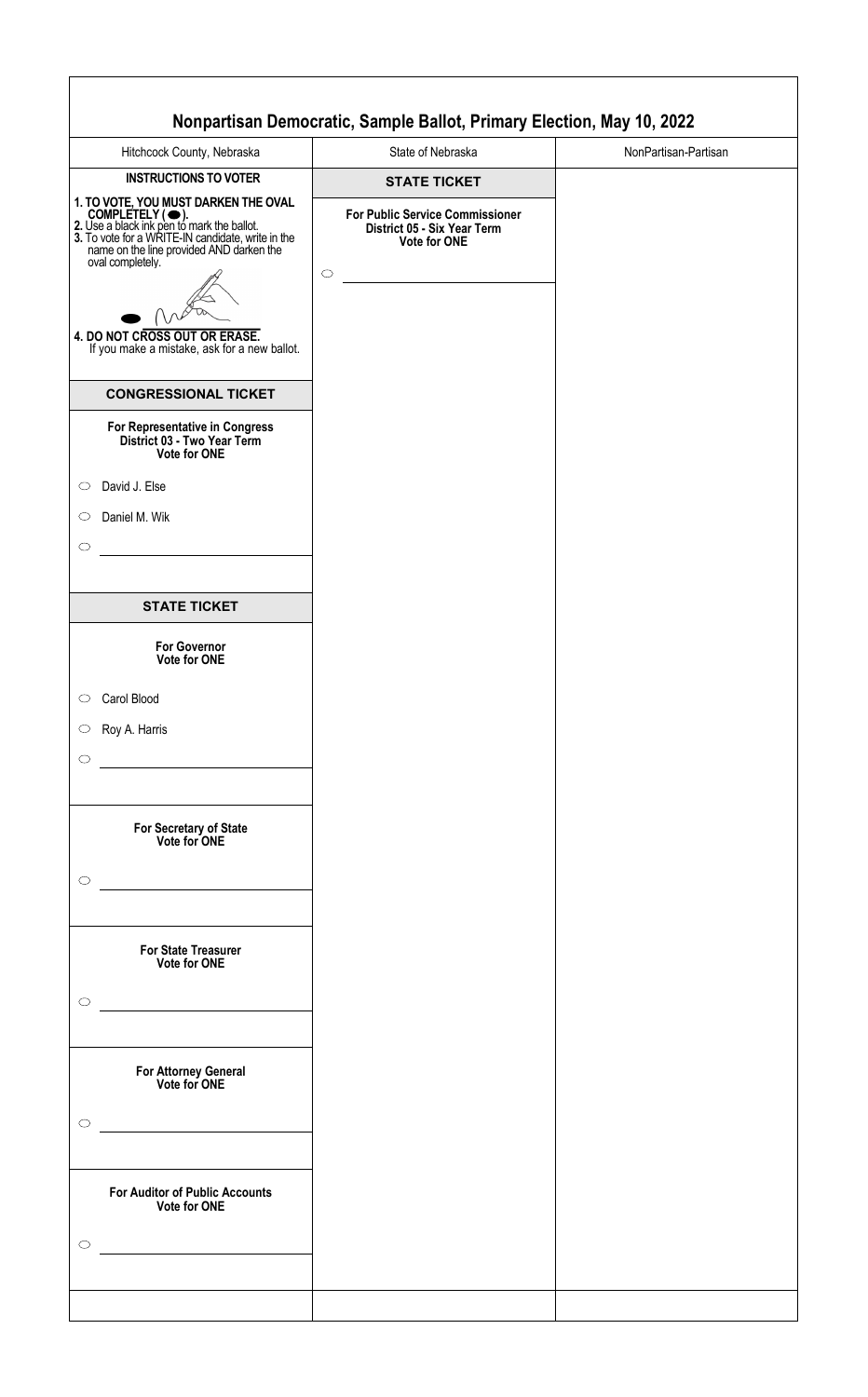|                                                                                                                                                                                                        | Libertarian Party, Sample Ballot, Primary Election, May 10, 2022                                            |                                                                                                |
|--------------------------------------------------------------------------------------------------------------------------------------------------------------------------------------------------------|-------------------------------------------------------------------------------------------------------------|------------------------------------------------------------------------------------------------|
| Hitchcock County, Nebraska                                                                                                                                                                             | State of Nebraska                                                                                           | <b>Publication Ballot</b>                                                                      |
| <b>INSTRUCTIONS TO VOTER</b>                                                                                                                                                                           | <b>STATE TICKET</b>                                                                                         | <b>SCHOOL TICKET</b>                                                                           |
| 1. TO VOTE, YOU MUST DARKEN THE OVAL<br>COMPLETELY (C).<br>2. Use a black ink pen to mark the ballot.<br>3. To vote for a WRITE-IN candidate, write in the<br>name on the line provided AND darken the | <b>For Public Service Commissioner</b><br>District 05 - Six Year Term<br><b>Vote for ONE</b>                | <b>For Board of Education</b><br>Wauneta Palisade School District 0536<br>Vote for up to THREE |
| oval completely.                                                                                                                                                                                       | $\circ$                                                                                                     | Allison Sandman<br>$\circ$<br>Marty Wheeler<br>$\circ$                                         |
| 4. DO NOT CROSS OUT OR ERASE.<br>If you make a mistake, ask for a new ballot.                                                                                                                          | <b>NONPARTISAN TICKET</b>                                                                                   | <b>Laurie Maris</b><br>$\circ$                                                                 |
| <b>CONGRESSIONAL TICKET</b>                                                                                                                                                                            | For Member of the Legislature<br><b>District 44</b><br>Vote for ONE                                         | <b>Brock Malcolm</b><br>$\circ$<br>Shane Gerhartz<br>$\circ$                                   |
| For Representative in Congress<br>District 03 - Two Year Term<br><b>Vote for ONE</b>                                                                                                                   | <b>Edward Dunn</b><br>$\circ$                                                                               | Mick Majors<br>$\circ$                                                                         |
| $\circ$                                                                                                                                                                                                | Teresa J. Ibach<br>O<br>$\circ$                                                                             | Vanessa Fanning<br>$\circ$<br>$\circ$                                                          |
|                                                                                                                                                                                                        |                                                                                                             | $\circ$<br><u> 1980 - Johann Barbara, martxa alemaniar a</u>                                   |
| <b>STATE TICKET</b>                                                                                                                                                                                    | For Member of the State Board of Education<br>District 07                                                   | $\bigcirc$<br><u> 1980 - Johann Barn, mars an t-Amerikaansk komponister (</u>                  |
| <b>For Governor</b><br><b>Vote for ONE</b>                                                                                                                                                             | <b>Vote for ONE</b>                                                                                         |                                                                                                |
| Scott Zimmerman<br>O                                                                                                                                                                                   | <b>Robin Stevens</b><br>$\circlearrowright$<br>Pat Moore<br>$\circ$                                         |                                                                                                |
| $\circlearrowright$                                                                                                                                                                                    | Elizabeth Tegtmeier<br>$\circ$                                                                              |                                                                                                |
|                                                                                                                                                                                                        | $\circ$                                                                                                     |                                                                                                |
| For Secretary of State<br>Vote for ONE<br>$\circlearrowright$                                                                                                                                          | For University of Nebraska<br><b>Board of Regents</b><br>District 07 - Six Year Term<br><b>Vote for ONE</b> |                                                                                                |
| <b>For State Treasurer</b><br><b>Vote for ONE</b>                                                                                                                                                      | <b>Matt Williams</b><br>$\circ$<br>Nolan Gurnsey<br>$\circlearrowright$<br>Kathy Wilmot<br>$\circ$          |                                                                                                |
| Katrina Tomsen<br>$\circ$<br>$\circ$                                                                                                                                                                   | $\circ$                                                                                                     |                                                                                                |
| <b>For Attorney General</b><br>Vote for ONE<br>O                                                                                                                                                       |                                                                                                             |                                                                                                |
| <b>For Auditor of Public Accounts</b><br><b>Vote for ONE</b>                                                                                                                                           |                                                                                                             |                                                                                                |
| Gene Siadek<br>$\circ$<br>O                                                                                                                                                                            |                                                                                                             |                                                                                                |
|                                                                                                                                                                                                        |                                                                                                             |                                                                                                |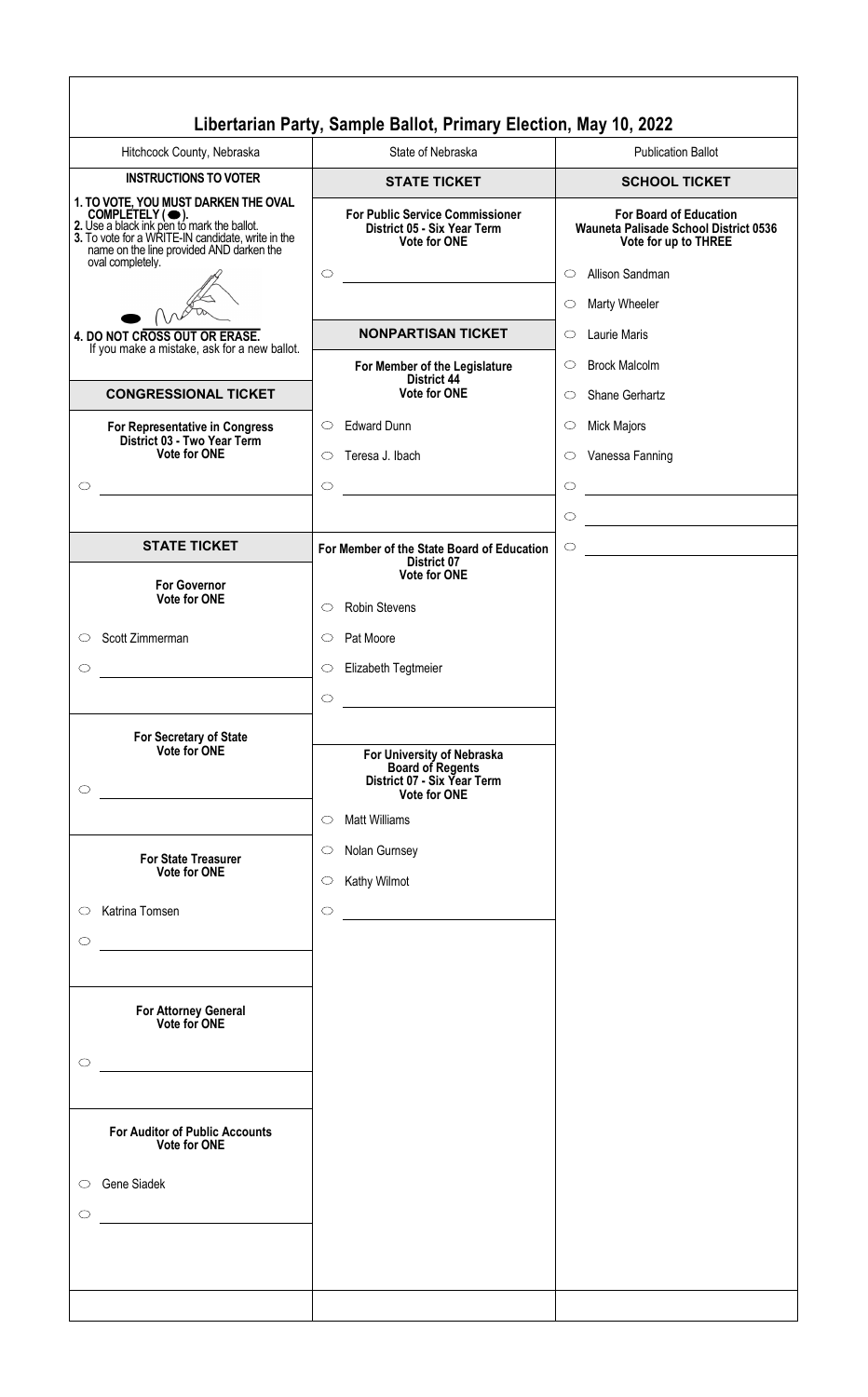|                     |                                                                                                                                                                                    | Nonpartisan Libertarian, Sample Ballot, Primary Election, May 10, 2022 |                      |
|---------------------|------------------------------------------------------------------------------------------------------------------------------------------------------------------------------------|------------------------------------------------------------------------|----------------------|
|                     | Hitchcock County, Nebraska                                                                                                                                                         | State of Nebraska                                                      | NonPartisan-Partisan |
|                     | <b>INSTRUCTIONS TO VOTER</b>                                                                                                                                                       | <b>STATE TICKET</b>                                                    |                      |
|                     | 1. TO VOTE, YOU MUST DARKEN THE OVAL                                                                                                                                               | <b>For Public Service Commissioner</b>                                 |                      |
|                     |                                                                                                                                                                                    | District 05 - Six Year Term<br>Vote for ONE                            |                      |
|                     | COMPLETELY (C).<br>2. Use a black ink pen to mark the ballot.<br>3. To vote for a WRITE-IN candidate, write in the<br>name on the line provided AND darken the<br>oval completely. |                                                                        |                      |
|                     |                                                                                                                                                                                    | $\circ$                                                                |                      |
|                     |                                                                                                                                                                                    |                                                                        |                      |
|                     | 4. DO NOT CROSS OUT OR ERASE.<br>If you make a mistake, ask for a new ballot.                                                                                                      |                                                                        |                      |
|                     |                                                                                                                                                                                    |                                                                        |                      |
|                     | <b>CONGRESSIONAL TICKET</b>                                                                                                                                                        |                                                                        |                      |
|                     | For Representative in Congress<br>District 03 - Two Year Term<br>Vote for ONE                                                                                                      |                                                                        |                      |
| ◯                   |                                                                                                                                                                                    |                                                                        |                      |
|                     |                                                                                                                                                                                    |                                                                        |                      |
|                     | <b>STATE TICKET</b>                                                                                                                                                                |                                                                        |                      |
|                     | <b>For Governor</b><br>Vote for ONE                                                                                                                                                |                                                                        |                      |
| $\circ$             | Scott Zimmerman                                                                                                                                                                    |                                                                        |                      |
| $\circ$             |                                                                                                                                                                                    |                                                                        |                      |
|                     |                                                                                                                                                                                    |                                                                        |                      |
|                     | For Secretary of State<br>Vote for ONE                                                                                                                                             |                                                                        |                      |
| $\circlearrowright$ |                                                                                                                                                                                    |                                                                        |                      |
|                     |                                                                                                                                                                                    |                                                                        |                      |
|                     | <b>For State Treasurer</b><br><b>Vote for ONE</b>                                                                                                                                  |                                                                        |                      |
| $\circ$             | Katrina Tomsen                                                                                                                                                                     |                                                                        |                      |
| $\circ$             |                                                                                                                                                                                    |                                                                        |                      |
|                     |                                                                                                                                                                                    |                                                                        |                      |
|                     |                                                                                                                                                                                    |                                                                        |                      |
|                     | For Attorney General<br>Vote for ONE                                                                                                                                               |                                                                        |                      |
| $\circlearrowright$ |                                                                                                                                                                                    |                                                                        |                      |
|                     | <u> 1990 - Johann Barbara, martin a</u>                                                                                                                                            |                                                                        |                      |
|                     |                                                                                                                                                                                    |                                                                        |                      |
|                     | <b>For Auditor of Public Accounts</b><br><b>Vote for ONE</b>                                                                                                                       |                                                                        |                      |
| $\circ$             | Gene Siadek                                                                                                                                                                        |                                                                        |                      |
| O                   |                                                                                                                                                                                    |                                                                        |                      |
|                     |                                                                                                                                                                                    |                                                                        |                      |
|                     |                                                                                                                                                                                    |                                                                        |                      |
|                     |                                                                                                                                                                                    |                                                                        |                      |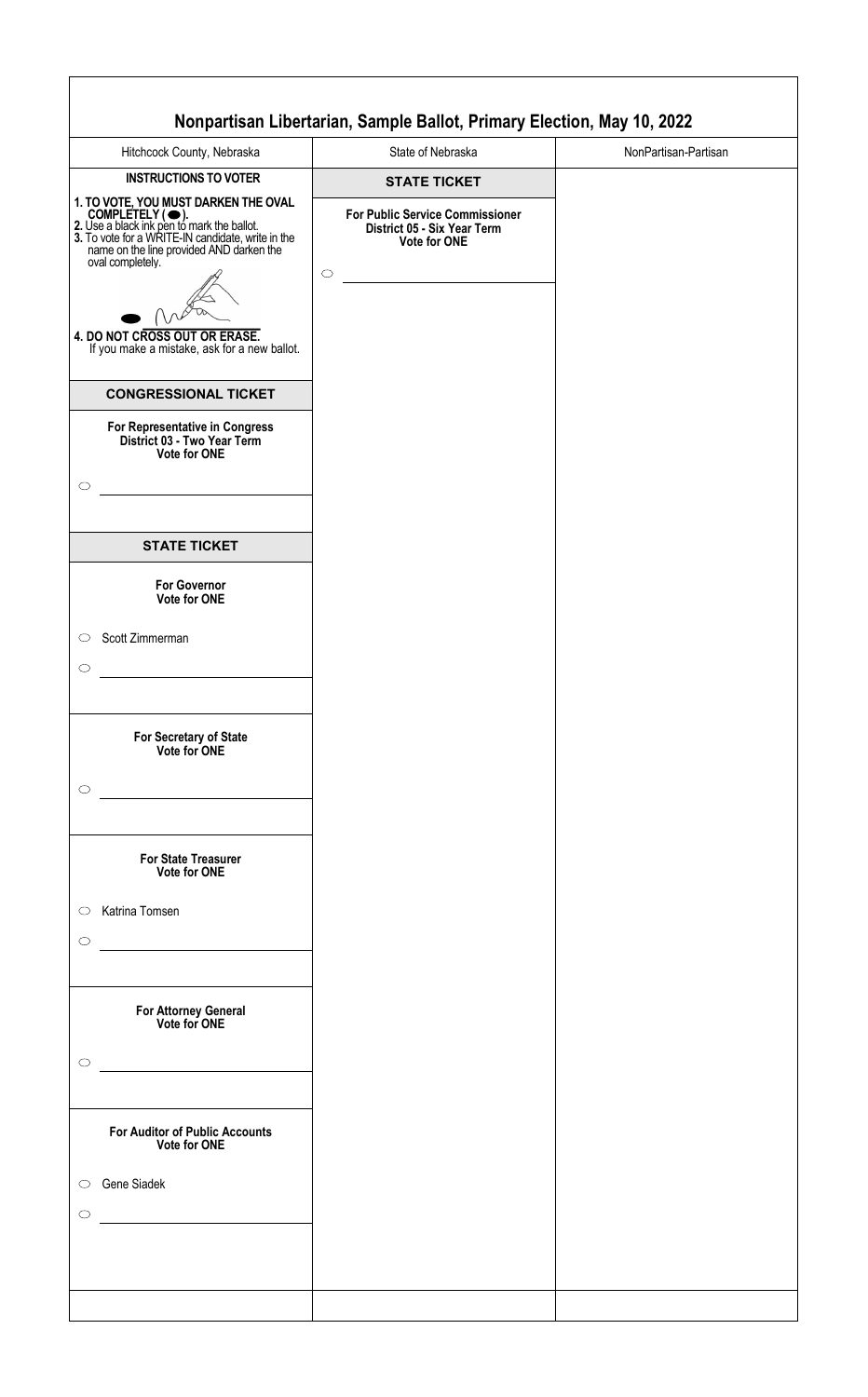|                                                                                                                                                                                                                            | Legal Marijuana NOW Party, Sample Ballot, Primary Election, May 10, 2022                                    |                                                                                                |
|----------------------------------------------------------------------------------------------------------------------------------------------------------------------------------------------------------------------------|-------------------------------------------------------------------------------------------------------------|------------------------------------------------------------------------------------------------|
| Hitchcock County, Nebraska                                                                                                                                                                                                 | State of Nebraska                                                                                           | <b>Publication Ballot</b>                                                                      |
| <b>INSTRUCTIONS TO VOTER</b>                                                                                                                                                                                               | <b>STATE TICKET</b>                                                                                         | <b>SCHOOL TICKET</b>                                                                           |
| 1. TO VOTE, YOU MUST DARKEN THE OVAL<br>COMPLETELY (C).<br>2. Use a black ink pen to mark the ballot.<br>3. To vote for a WRITE-IN candidate, write in the<br>name on the line provided AND darken the<br>oval completely. | <b>For Public Service Commissioner</b><br>District 05 - Six Year Term<br><b>Vote for ONE</b>                | <b>For Board of Education</b><br>Wauneta Palisade School District 0536<br>Vote for up to THREE |
|                                                                                                                                                                                                                            | $\circ$                                                                                                     | Allison Sandman<br>$\circ$                                                                     |
|                                                                                                                                                                                                                            |                                                                                                             | Marty Wheeler<br>$\circlearrowright$                                                           |
| 4. DO NOT CROSS OUT OR ERASE.                                                                                                                                                                                              | <b>NONPARTISAN TICKET</b>                                                                                   | Laurie Maris<br>$\bigcirc$                                                                     |
| If you make a mistake, ask for a new ballot.                                                                                                                                                                               | For Member of the Legislature                                                                               | <b>Brock Malcolm</b><br>$\circ$                                                                |
| <b>CONGRESSIONAL TICKET</b>                                                                                                                                                                                                | <b>District 44</b><br>Vote for ONE                                                                          | Shane Gerhartz<br>$\circ$                                                                      |
| For Representative in Congress<br>District 03 - Two Year Term                                                                                                                                                              | <b>Edward Dunn</b><br>$\circ$                                                                               | Mick Majors<br>$\circlearrowright$                                                             |
| <b>Vote for ONE</b>                                                                                                                                                                                                        | Teresa J. Ibach<br>◯                                                                                        | Vanessa Fanning<br>$\circ$                                                                     |
| Mark Elworth Jr.<br>$\circ$                                                                                                                                                                                                | $\circ$                                                                                                     | $\circlearrowright$                                                                            |
| $\circ$                                                                                                                                                                                                                    |                                                                                                             | $\bigcirc$<br>the control of the control of the control of                                     |
|                                                                                                                                                                                                                            |                                                                                                             |                                                                                                |
| <b>STATE TICKET</b>                                                                                                                                                                                                        | For Member of the State Board of Education<br>District 07<br><b>Vote for ONE</b>                            | $\circ$<br><u> 1989 - Andrea Station Barbara, amerikan per</u>                                 |
|                                                                                                                                                                                                                            |                                                                                                             |                                                                                                |
| <b>For Governor</b><br>Vote for ONE                                                                                                                                                                                        | <b>Robin Stevens</b><br>$\circ$<br>Pat Moore<br>$\circ$                                                     |                                                                                                |
|                                                                                                                                                                                                                            |                                                                                                             |                                                                                                |
| ◯                                                                                                                                                                                                                          | Elizabeth Tegtmeier<br>$\circ$                                                                              |                                                                                                |
|                                                                                                                                                                                                                            | $\circ$                                                                                                     |                                                                                                |
| For Secretary of State                                                                                                                                                                                                     |                                                                                                             |                                                                                                |
| Vote for ONE<br>$\circ$                                                                                                                                                                                                    | For University of Nebraska<br><b>Board of Regents</b><br>District 07 - Six Year Term<br><b>Vote for ONE</b> |                                                                                                |
|                                                                                                                                                                                                                            | <b>Matt Williams</b><br>$\circ$                                                                             |                                                                                                |
|                                                                                                                                                                                                                            | Nolan Gurnsey<br>$\circlearrowright$                                                                        |                                                                                                |
| <b>For State Treasurer</b><br>Vote for ONE                                                                                                                                                                                 |                                                                                                             |                                                                                                |
|                                                                                                                                                                                                                            | Kathy Wilmot<br>$\circlearrowright$                                                                         |                                                                                                |
| $\circ$                                                                                                                                                                                                                    | $\circ$                                                                                                     |                                                                                                |
|                                                                                                                                                                                                                            |                                                                                                             |                                                                                                |
| For Attorney General<br>Vote for ONE                                                                                                                                                                                       |                                                                                                             |                                                                                                |
| Larry Bolinger<br>$\circ$                                                                                                                                                                                                  |                                                                                                             |                                                                                                |
| $\circlearrowright$                                                                                                                                                                                                        |                                                                                                             |                                                                                                |
|                                                                                                                                                                                                                            |                                                                                                             |                                                                                                |
|                                                                                                                                                                                                                            |                                                                                                             |                                                                                                |
| <b>For Auditor of Public Accounts</b><br><b>Vote for ONE</b>                                                                                                                                                               |                                                                                                             |                                                                                                |
| L. Leroy Lopez<br>$\circ$                                                                                                                                                                                                  |                                                                                                             |                                                                                                |
| $\circ$                                                                                                                                                                                                                    |                                                                                                             |                                                                                                |
|                                                                                                                                                                                                                            |                                                                                                             |                                                                                                |
|                                                                                                                                                                                                                            |                                                                                                             |                                                                                                |
|                                                                                                                                                                                                                            |                                                                                                             |                                                                                                |
|                                                                                                                                                                                                                            |                                                                                                             |                                                                                                |
|                                                                                                                                                                                                                            |                                                                                                             |                                                                                                |

 $\sqrt{ }$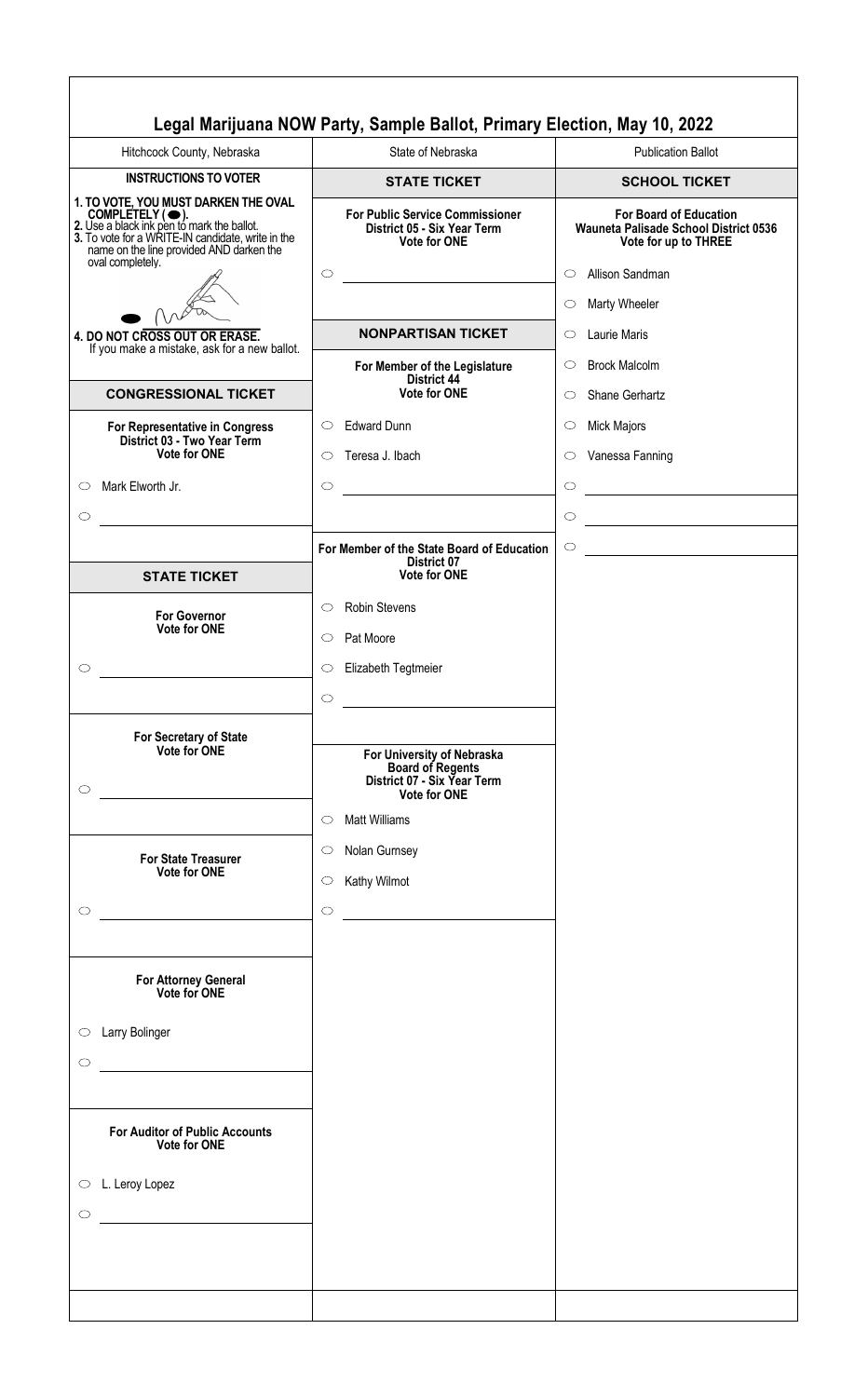|                                                                                                                                           | Nonpartisan Legal Marijuana NOW, Sample Ballot, Primary Election, May 10, 2022                      |                      |
|-------------------------------------------------------------------------------------------------------------------------------------------|-----------------------------------------------------------------------------------------------------|----------------------|
| Hitchcock County, Nebraska                                                                                                                | State of Nebraska                                                                                   | NonPartisan-Partisan |
| <b>INSTRUCTIONS TO VOTER</b>                                                                                                              | <b>STATE TICKET</b>                                                                                 |                      |
| 1. TO VOTE, YOU MUST DARKEN THE OVAL<br>oval completely.<br>4. DO NOT CROSS OUT OR ERASE.<br>If you make a mistake, ask for a new ballot. | <b>For Public Service Commissioner</b><br>District 05 - Six Year Term<br>Vote for ONE<br>$\bigcirc$ |                      |
| <b>CONGRESSIONAL TICKET</b>                                                                                                               |                                                                                                     |                      |
| For Representative in Congress<br>District 03 - Two Year Term<br>Vote for ONE                                                             |                                                                                                     |                      |
| Mark Elworth Jr.<br>$\circ$                                                                                                               |                                                                                                     |                      |
| $\circ$                                                                                                                                   |                                                                                                     |                      |
|                                                                                                                                           |                                                                                                     |                      |
| <b>STATE TICKET</b>                                                                                                                       |                                                                                                     |                      |
| <b>For Governor</b><br>Vote for ONE                                                                                                       |                                                                                                     |                      |
| $\circ$                                                                                                                                   |                                                                                                     |                      |
|                                                                                                                                           |                                                                                                     |                      |
| For Secretary of State<br>Vote for ONE                                                                                                    |                                                                                                     |                      |
| $\circ$                                                                                                                                   |                                                                                                     |                      |
| For State Treasurer<br>Vote for ONE<br>$\circ$                                                                                            |                                                                                                     |                      |
|                                                                                                                                           |                                                                                                     |                      |
| For Attorney General<br>Vote for ONE                                                                                                      |                                                                                                     |                      |
| Larry Bolinger<br>$\circ$                                                                                                                 |                                                                                                     |                      |
| $\circlearrowright$                                                                                                                       |                                                                                                     |                      |
|                                                                                                                                           |                                                                                                     |                      |
| <b>For Auditor of Public Accounts</b><br><b>Vote for ONE</b>                                                                              |                                                                                                     |                      |
| L. Leroy Lopez<br>$\circ$                                                                                                                 |                                                                                                     |                      |
| $\circ$                                                                                                                                   |                                                                                                     |                      |
|                                                                                                                                           |                                                                                                     |                      |
|                                                                                                                                           |                                                                                                     |                      |
|                                                                                                                                           |                                                                                                     |                      |